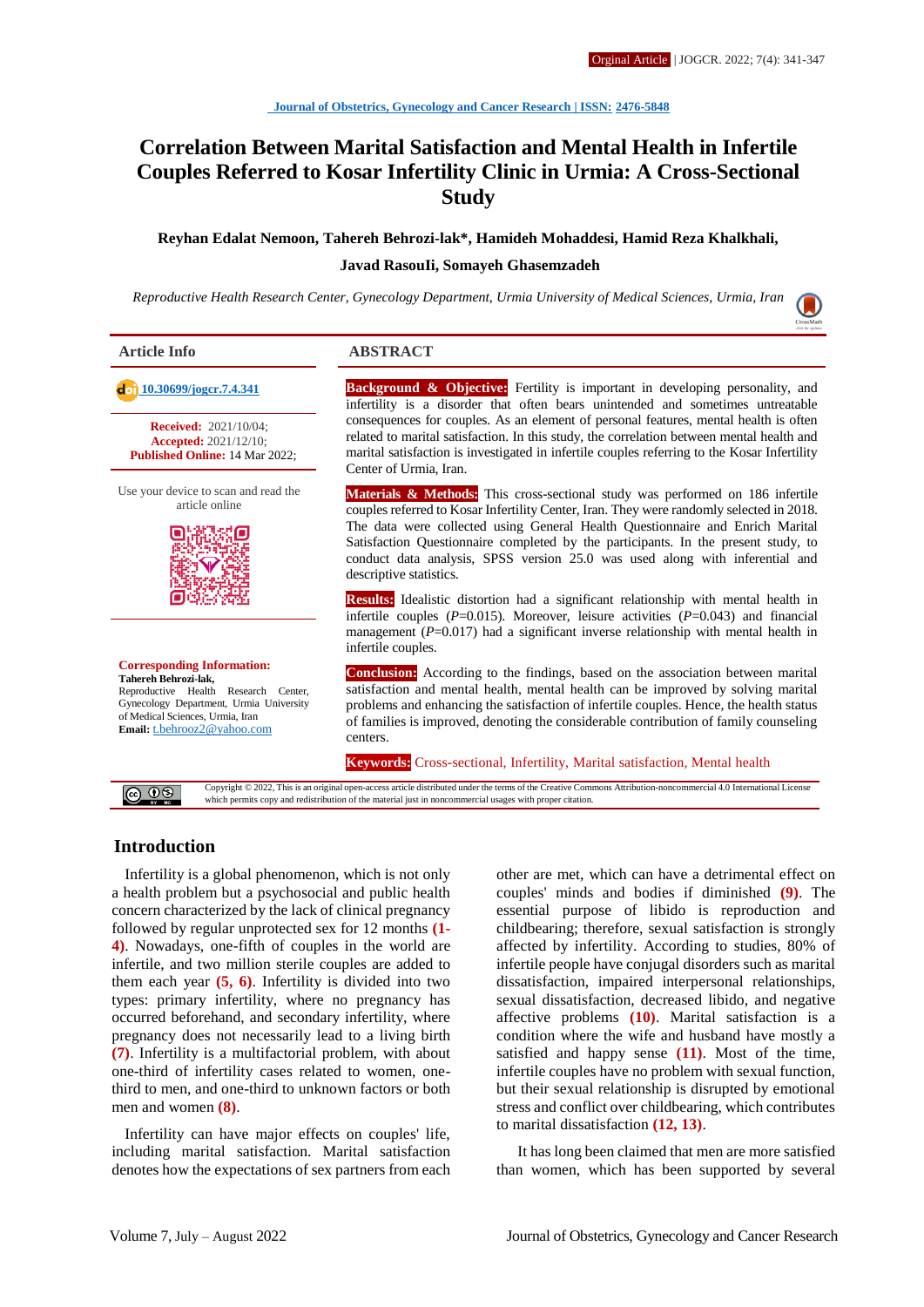studies **(14)**. There is evidence indicating that the correlation between marital satisfaction and gratifycation from men differs from that of women **(15)**. Depression and anxiety are more common in women than in men, in whom traits such as loss of confidence, depression, anxiety, shame, and guilt appear. Some investigations have shown that if infertility is linked to the malefactor, it can have a greater negative impact on couples' sexuality, while others have identified infertility as a distressing experience for women because maternity has been accepted as the main role for women. Many infertile women say that they cannot imagine a childless life, while men express a different feeling **(16)**. According to the studies, various variables are related to the marital satisfaction trend and occasionally to mental health over time. According to World Health Organization (WHO), mental health is described as the capability to produce a peaceful relationship with others, alter the social and personal environment, resolve conflict successfully, and manage personal interests through a fair, logical, and proper method **(17)**. Thus, mental health is the compatibility of individuals with the surrounding world, causing effective wellbeing and happiness **(18)**.

Deviation from a society's norms is related to various emotional problems. Thus, it is essential to represent the men's and women's mental health status over their marital life **(19)**. During the process of infertility treatment, couples have to go through the infertility crisis together and participate in long-term therapies, make joint decisions and share emotions, leading to equal or even greater marital satisfaction of them relative to fertile couples **(20)**. The present work aimed at investigating the correlation between marital satisfaction and mental health in infertile couples who were referred to Kosar Infertility Center, Iran. Here, a framework was mainly proposed for further actions for solving marital conflicts and problems.

## **Methods**

## **Study Design and Setting**

This descriptive-analytical study was performed in Kosar Infertility Center, Urmia, in the northwest of Iran, in 2018.

## **Participants**

Using simple random sampling, our target population consisted of all infertile couples referring to Kosar Infertility Center of Motahari Medical Center in Urmia. According to the previous article **(21)**, the sample size was estimated as 155 ( $r_0 = 0.2$ ,  $\alpha = 0.05$ ,  $\beta$ )  $= 0.05$ ) for each gender utilizing G\*Power 3.1. The total calculated sample size was 310 for the study. Considering an attrition rate of 20%, a total of 372 patients (186 infertile couples) entered the study. The inclusion criteria were willing to participate; age between 20- 40 years; marriage duration of <5 years; primary infertility; not having medical diseases such as cardiovascular and pulmonary disease, hypothyroidism, hyperthyroidism, epilepsy, diabetes; not having drug and alcohol addiction. Unwilling to continue the participation was regarded as the exclusion criteria.

### **Data Collection**

Data were collected using an Enrich Marital Satisfaction Questionnaire, demographic questionnaire, and General Health Questionnaire (GHQ-28). Patients filled out questionnaires under the supervision of a senior researcher. The demographic questionnaire included age, marriage age, level of education, occupation status, residual status, outcome level, infertile factor, and time of infertile.

The 47-question short form of Enrich Marital Satisfaction Questionnaire developed by Olson & Fowers (1993) was used **(22)**, which has 12 sub-scales: Idealistic Distortion (3 questions), Marital Satisfaction (7 questions), Personality Issues (3 questions), Communication (4 questions), Conflict Resolution (4 questions), Financial Management (4 questions), Leisure Activities (4 questions), Sexual Relationship (4 questions), Children and Parenting (4 questions), Family and Friends (4 questions), Equalitarian Roles (2 questions), and Religious Orientation (4 questions). All the items should be responded to on a 5-point Likert scale (1 for completely agree, 2 for agree, 3 for not agree not disagree, 4 for disagree, and 5 for completely disagree). The scores were within the range of 47 to 235, where a higher score represents a greater marital satisfaction. The Persian version of this tool is valid for the Iranian population, which is examined based on the Cronbach's alpha of 0.95 **(23)**.

The participants' mental health was determined using a General Health Questionnaire (GHQ-28), which included 28 questions considering all age groups. Four subscales were included in the questionnaire: anxiety, somatic symptoms, insomnia, depression, and social dysfunction. The Likert method was used to score this questionnaire; in this method, the maximum obtained score was 84. The questionnaire's cut-off point was 23. Hence, the people with mental health problems possessed scores of  $> 23$ . The examination was assessed by Palahang *et al.* in 1996, and its validity was determined as 91%. **(24)**.

We used convenience sampling to recruit the infertile couples who were referred to the Kosar Infertility Center to have a physician's appointment. The infertile couples meeting the inclusion criteria were considered eligible participants. The lead researcher then invited them to contribute to the study. When the infertile couples agreed to contribute to the study, he clarified the objectives, phases, and length of the work and responded to their concerns and questions. He also assured them about the confidentiality of their information and their privacy. Next, the questionnaires were filled by them under the supervision of a researcher while waiting for a physician's appointment.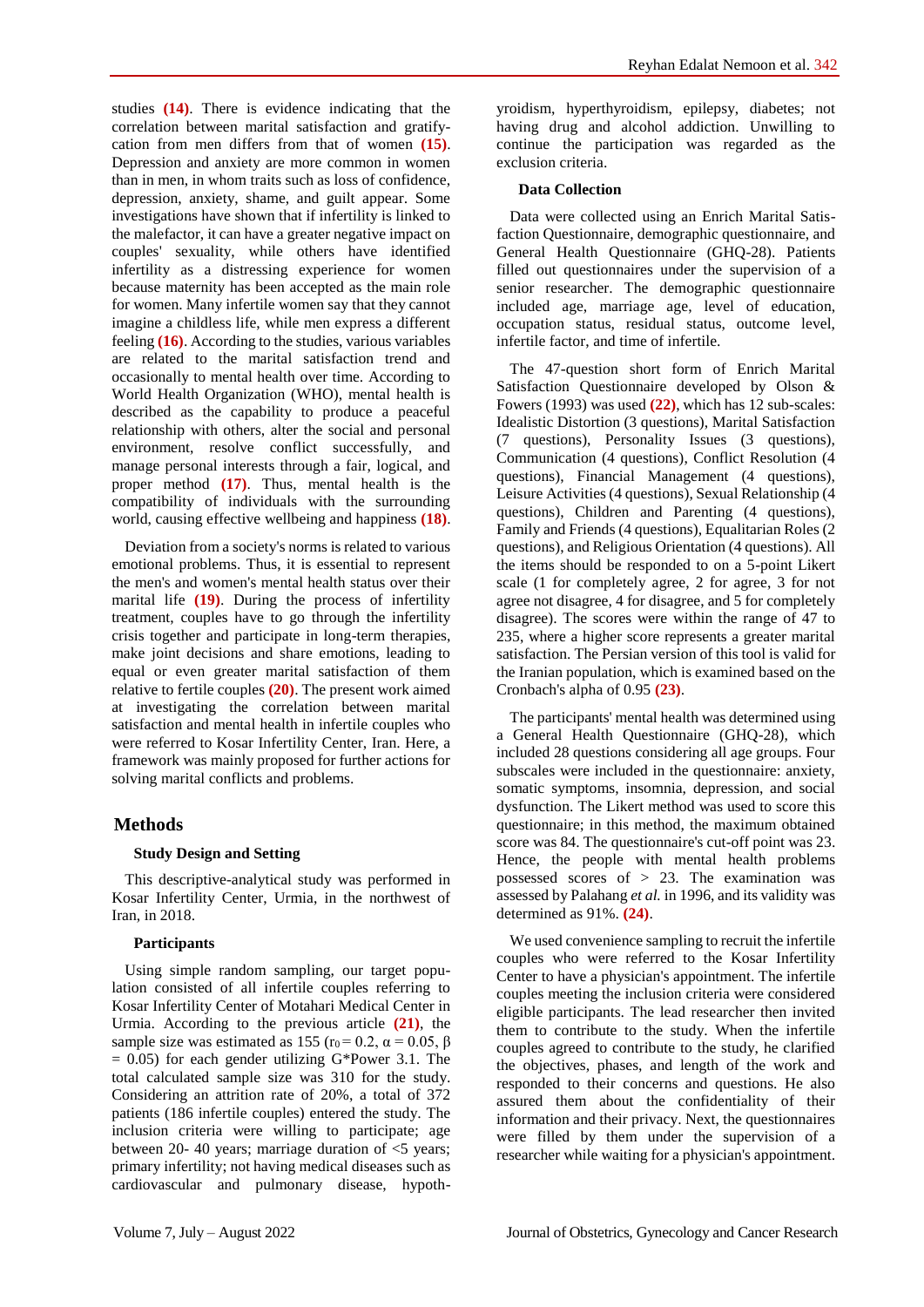#### **Ethical Consideration**

This article was extracted from a research project approved by the Ethics Committee of the university receiving the code: (IR.UMSU.REC.1396.321).

#### **Statistical Analysis**

All 186 infertile couples were included in the analysis. In this work, the normal distribution of data was determined using the Kolmogorov–Smirnov test. In the present study, to conduct data analysis, SPSS version 25.0. (SPSS Inc., Chicago, Ill., USA) was used along with inferential and descriptive statistics. We utilized percentage and frequency for qualitative variables in descriptive statistics and the mean and standard deviation for normal quantitative variables. In inferential statistics, using Chi-square and spearman tests, we assessed the association between mental health and marital satisfaction in infertile couples.

## **Results**

The clinical and demographic characteristics of the women and men couples are shown in [Table 1.](#page-2-0) In terms of qualitative variables, 69 females (34.5%) had a university degree, and 165 (82.5%) were unemployed. A total of 123 females (61.5%) had insufficient income, and 158 (79%) were urban. In the male, more than one-half (63.5 %) had enough income, and the majority (79%) were self-employed. A total of 79 males (39%) had a university degree, and 158 (79%) were urban. The most common cause of infertility in couples was related to the female factor (48.5%).

The results indicated that infertile couples of both genders had the highest score in the mental health depression dimension [\(Table 2\)](#page-2-1).

|                                      | <b>Gender</b>    |                  |                  |
|--------------------------------------|------------------|------------------|------------------|
| <b>Variable</b>                      | Female           | <b>Male</b>      |                  |
| <b>Education level*</b>              | Illiterate       | 12(6)            | 6(3)             |
|                                      | Elementary       | 31(15.5)         | 31(15.5)         |
|                                      | Secondary        | 34(17)           | 22(11)           |
|                                      | High school      | 54(27)           | 62(31)           |
|                                      | University       | 69(34.5)         | 79(39.5)         |
| Occupational status*                 | Employed         | 21(10.5)         | 59(29.5)         |
|                                      | Unemployed       | 165(82.5)        | 1(0.5)           |
|                                      | Self-employed    | 8(4)             | 137(68.5)        |
|                                      | Student          | 6(3)             | 3(1.5)           |
| <b>Residential status*</b>           | Urban            | 158(79)          | 158(79)          |
|                                      | Rural            | 42(21)           | 42(21)           |
| Outcome level*                       | Not enough       | 123(61.5)        | 55(27.5)         |
|                                      | Enough           | 72(36)           | 127(63.5)        |
|                                      | More than enough | 5(2.5)           | 18(9)            |
| $Age**$                              |                  | $28.14 + 5.58$   | $31.86 \pm 4.83$ |
| The age at which they got married ** |                  | $24.18 \pm 5.40$ | $27.83 \pm 4.68$ |
| Infertile factor*                    | Female           | 194(48.5)        |                  |
|                                      | Male             | 38(9.5)          |                  |
|                                      | Both gender      | 30(7.5)          |                  |
|                                      | Unknown          | 138(34.5)        |                  |

#### <span id="page-2-0"></span>**Table 1. The demographic features of infertile couples in the study**

\* Data presented as n(%). \*\* Data presented as mean±SD

<span id="page-2-1"></span>**Table 2. Mental Health scores of infertile couples in the study**

| <b>Dimensions of Mental Health</b> | <b>Gender</b>     |                   |  |
|------------------------------------|-------------------|-------------------|--|
|                                    | <b>Male</b>       | Female            |  |
| <b>Physical Health</b>             | $6.86 \pm 5.02$   | $8.69 \pm 6.53$   |  |
| <b>Stress</b>                      | $6.80 \pm 6.31$   | $6.58 \pm 6.31$   |  |
| <b>Social Functioning</b>          | $6.37 + 6.42$     | $8.55 \pm 6.59$   |  |
| <b>Depression</b>                  | $7.75 \pm 6.48$   | $8.80 \pm 6.67$   |  |
| <b>Total</b>                       | $27.75 \pm 14.66$ | $32.54 \pm 18.91$ |  |

Data presented as mean±SD.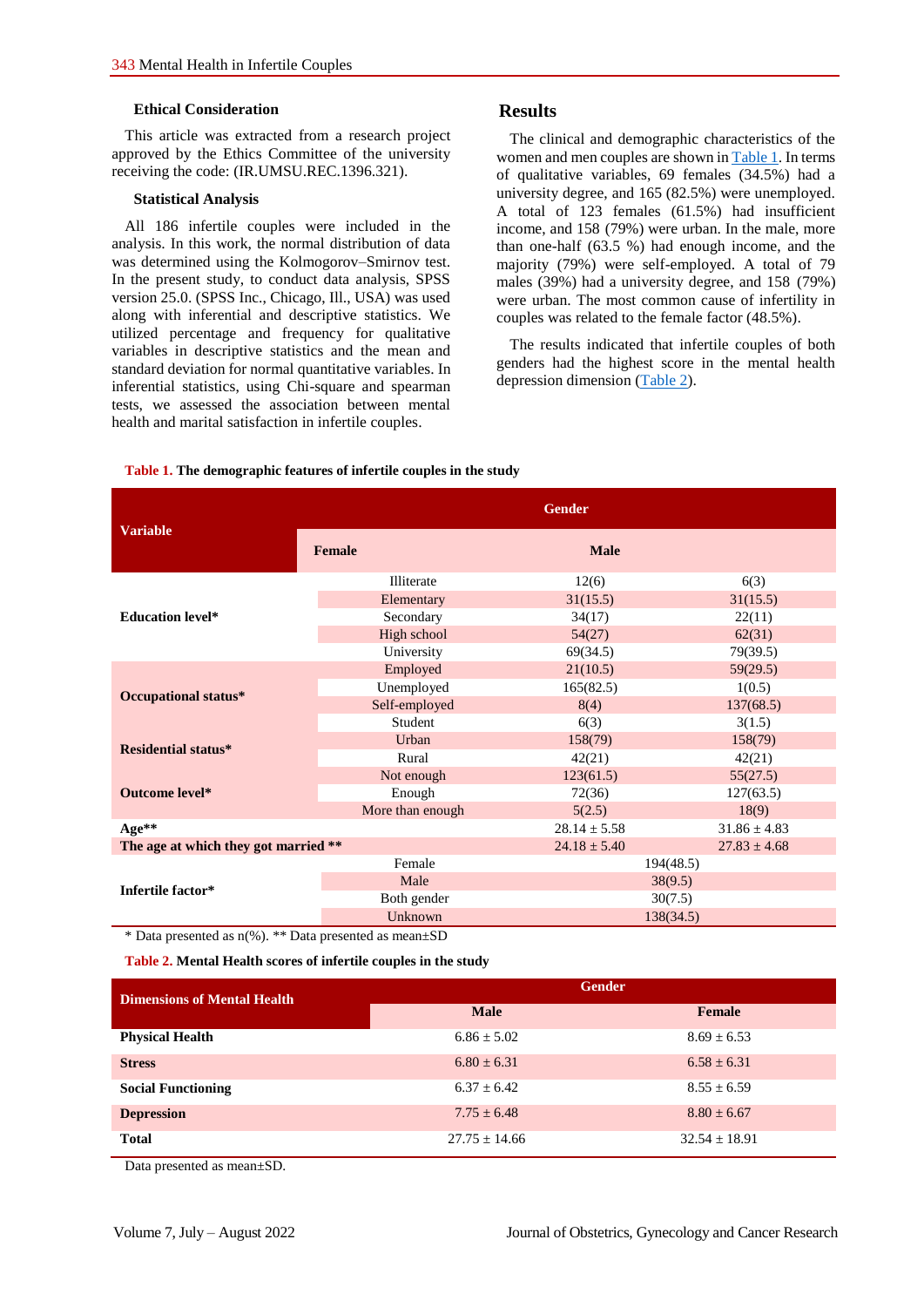Based on Spearman Correlation Analysis, idealistic distortion had a significant association with Mental Health in infertile couples  $(r = 0.121, P=0.015)$ . Moreover, leisure activities  $(r = -0.101, P = 0.043)$  and financial management  $(r = -0.119, P=0.017)$  had a significant inverse relationship with Mental Health in infertile couples [\(Table 3\)](#page-3-0).

|                                           | <b>Gender</b>     |                 |                                                 |
|-------------------------------------------|-------------------|-----------------|-------------------------------------------------|
| <b>Dimensions of Marital Satisfaction</b> | Female            | <b>Male</b>     | <b>Correlation with Mental</b><br><b>Health</b> |
|                                           | $Mean \pm SD$     | $Mean + SD$     |                                                 |
| <b>Idealistic Distortion</b>              | $7.19 \pm 3.23$   | $6.53 \pm 3.20$ | $P^* = 0.015$ , r = 0.121                       |
| <b>Marital Satisfaction</b>               | $17.50 \pm 10.20$ | $13.42 + 6.46$  | $P^* = 0.920$ , r = -0.005                      |
| <b>Personality Issues</b>                 | $6.59 + 3.18$     | $6.44 \pm 3.04$ | $P^* = 0.818$ , r = -0.012                      |
| Communication                             | $9.39 \pm 4.91$   | $7.96 \pm 3.48$ | $P^* = 0.427$ , r = 0.040                       |
| <b>Conflict Resolution</b>                | $6.94 + 4.40$     | $6.41 + 3.09$   | $P^* = 0.642$ , r = 0.023                       |
| <b>Financial Management</b>               | $7.86 \pm 4.10$   | $7.76 \pm 4.00$ | $P^* = 0.017$ , r = -0.119                      |
| <b>Leisure Activities</b>                 | $7.56 + 3.75$     | $8.53 + 4.11$   | $P^* = 0.043$ , r = -0.101                      |
| <b>Sexual Relationship</b>                | $8.28 \pm 4.28$   | $8.19 \pm 3.96$ | $P^* = 0.953$ , r = 0.003                       |
| <b>Children and Parenting</b>             | $7.67 \pm 4.05$   | $8.05 \pm 4.50$ | $P^* = 0.801$ , r = 0.013                       |
| <b>Family and Friends</b>                 | $7.50 \pm 3.71$   | $7.91 \pm 5.09$ | $P^* = 0.948$ , r = 0.003                       |
| <b>Equalitarian Roles</b>                 | $3.65 \pm 1.93$   | $4.79 \pm 2.22$ | $P^* = 0.066$ , r = -0.092                      |
| <b>Religious Orientation</b>              | $7.30 \pm 4.24$   | $7.30 \pm 4.15$ | $P^* = 0.579$ , r = -0.028                      |
| <b>Total</b>                              | $97.24 + 16.86$   | $93.11 + 15.95$ | $P^* = 0.865$ , r = -0.009                      |

<span id="page-3-0"></span>

| Table 3. Marital Satisfaction scores of infertile couples and correlation with Mental Health scores in the study |  |
|------------------------------------------------------------------------------------------------------------------|--|
|------------------------------------------------------------------------------------------------------------------|--|

\* Spearman correlation

#### **Discussion**

The findings revealed that the participants were mainly dissatisfied with their marital life. Also, most of them had mental health problems, and depression was the most prevalent problem within the four mental health features.

Several studies have reported the negative impact of infertility on marital satisfaction, while others have shown a positive effect on marital satisfaction (25-27). The study **(28)** entitled "Marital Relationship and Quality of life among Couples with Infertility" emphasized the effect of infertility on marital satisfaction. Still, the results of **(29)** did not show any effect in this respect. In the study of **(30)**, infertility in men had no adverse effect on the marital relationship; besides, the infertile men had higher marital satisfaction than their wives, and infertile women had significantly more unstable marital relations than fertile women. In line with our results, Abdelhady and coworkers showed that women with primary infertility had a higher prevalence of depression and anxiety **(31)**. Moreover, **(32)** denoted a significant association between marital satisfaction and mental health in different aspects.

Moreover, the most correlation was found between marital satisfaction and depression, which is consistent with our results. A depressed mood leads to reduced marital satisfaction and energy for life activities and a decline in social and personal efficiency. According to **(33)**, marital dissatisfaction results from the relationship between depression and marital satisfaction, which was three times higher compared with the nondepressed couples; therefore, the association was direct between dissatisfaction and depression.

In **(34)**, lack of communication skills may cause people to live unsatisfactorily, believing that their main problem is associated with financial, sexual, and relative of the spouse. However, their problems were rooted in communication problems and a lack of ability in leadership and communication. This finding is against our findings. The results shown in **(35)** indicated that marital relationship status had direct and indirect impacts on mental health only in women, not men. Therefore, it is found that there is poorer mental health in infertile women in comparison with infertile men. Moreover, marital relationship status affecting happiness is effective on mental health in infertile women. However, infertile men's happiness and mental health were not influenced by their marital relationship status. It appears that some cultural elements intervene in this finding, including high social pressures on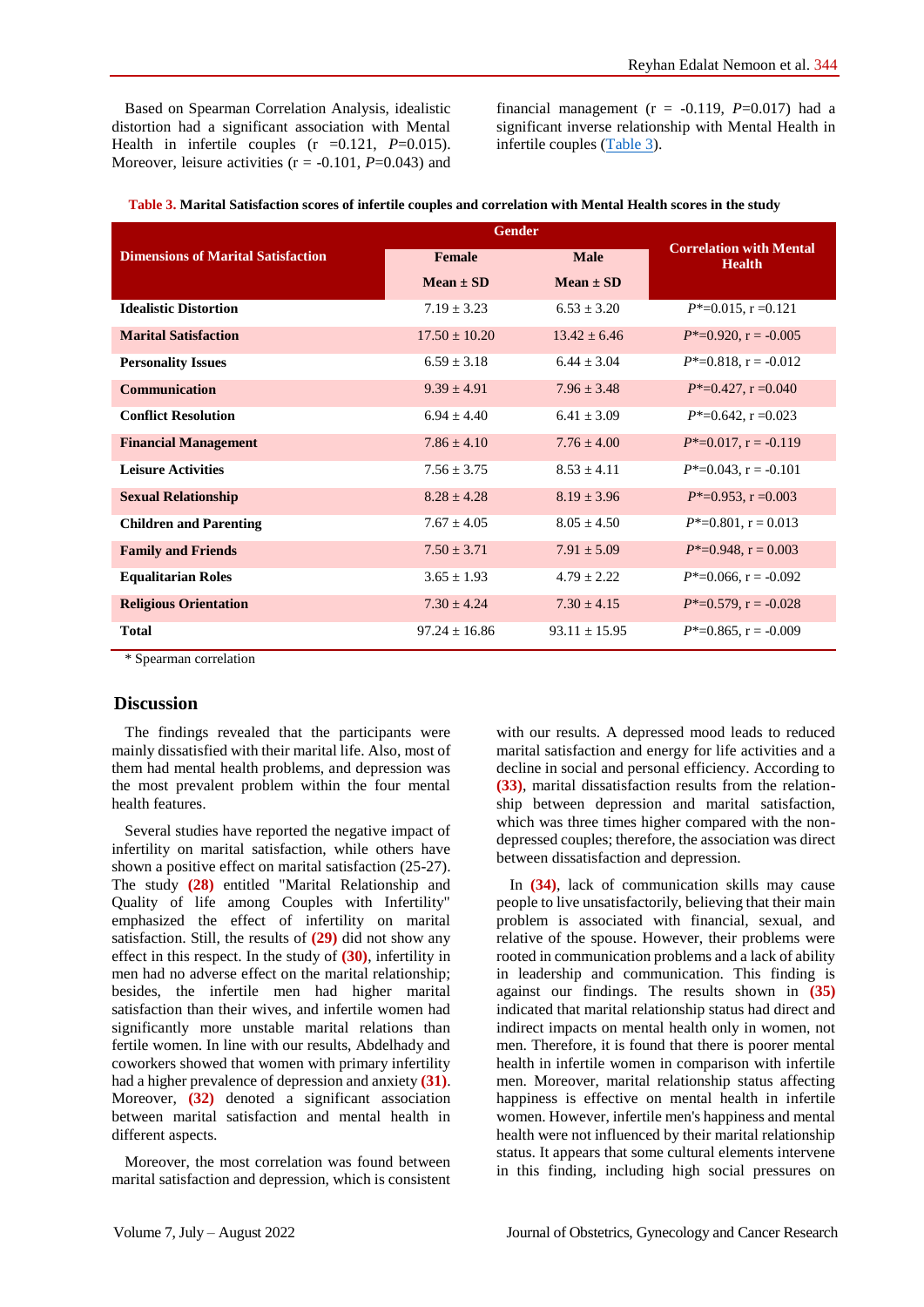women and their extreme expectancies regarding infertility in comparison to men.

The article **(36)** showed that all subscales' GHQ scores and total in women were higher than men revealing the worse general health conditions in women than men. No relation was found between the infertility duration and general health scores. In line with these findings, infertility has a considerable effect on the health situation of infertile couples, especially infertile women, who are at risk of anxiety, somatic symptoms, insomnia, social dysfunction, and severe depression. Severe depression was observed in secondary school education as well as social dysfunction within high school education. The worse health score was revealed in couples with lower income. There was a significant difference relationship between health situation and income. Moreover, higher scores in the social dysfunction scale were found in patients with infertility lengths of over 10 years. The study showed that the younger participants had a worse health situation, and it went better with older ages.

Behavioral, environmental, and psychosocial factors were the limitation of this work, which affected the patients' satisfaction, and the researcher could not control them. Another limitation of this study was a single measurement technique, including a self-report questionnaire as the sole measurement technique. This research was performed within a single government hospital in Iran. Thus, the findings cannot be generalized to all hospitals. Moreover, demographic characteristics in marital satisfaction have not been

included. Interesting results will be obtained if fertile couples are included in future research.

## **Conclusion**

Regarding the marital satisfaction aspects, the greatest problem is depression; hence, effective and proper communication has a vital role in solving depression and marriage problems. One of the most powerful predictors of mental health is marital satisfaction. Mental health can be promoted by solving marital problems and incrementing the couples' satisfaction that increases the families' health status and society's as a whole; therefore, revealing the vital role of family counseling centers.

## **Acknowledgments**

This article is a part of a research project permitted by the Student Research Committee and Committee (Ethics approval code: IR.UMSU.REC.1396.321) of the Urmia University of Medical Sciences. The authors sincerely appreciate the Research Vice President of Urmia University of Medical Sciences and the Dean of nursing and midwifery school for their support and cooperation.

## **Conflict of Interest**

The authors declared no conflict of interest.

## **References**

- 1. Ismayyir DK. Measuring Quality of the Healthcare Services and Its Impact on the Patients Satisfaction. Assoc Arab Univ J Eng Sci. 2020;27(1):65-73. [\[DOI:10.33261/jaaru.2019.27.1.008\]](https://doi.org/10.33261/jaaru.2019.27.1.008)
- 2. Mascarenhas MN, Flaxman SR, Boerma T, Vanderpoel S, Stevens GA. National, regional, and global trends in infertility prevalence since 1990: a systematic analysis of 277 health surveys. PLoS Med. 2012;9(12):e1001356. [\[PMCID\]](http://www.ncbi.nlm.nih.gov/pmc/articles/PMC3525527) [\[DOI:10.1371/journal.pmed.1001356\]](https://doi.org/10.1371/journal.pmed.1001356) [\[PMID\]](https://www.ncbi.nlm.nih.gov/pubmed/23271957)
- 3. Qiu J, Li P, Dong M, Xin X, Tan J. Personalized prediction of live birth prior to the first in vitro fertilization treatment: a machine learning method. J Transl Med. 2019;17(1):1-8. [\[PMCID\]](http://www.ncbi.nlm.nih.gov/pmc/articles/PMC6757430) [\[DOI:10.1186/s12967-019-2062-5\]](https://doi.org/10.1186/s12967-019-2062-5) [\[PMID\]](https://www.ncbi.nlm.nih.gov/pubmed/31547822)
- 4. Omani-Samani R, Amini P, Navid B, Sepidarkish M, Maroufizadeh S, Almasi-Hashiani A. Prevalence of sexual dysfunction among infertile women in Iran: a systematic review and metaanalysis. Int J Fertil Steril. 2019;12(4):278.
- 5. Fernando ZH, GDavid A, Silke D, Catherine R. de Mouzon J, Sokol R, et al. The international glossary on infertility and fertility care. Hum Reprod. 2017;32(9):1786-801. [\[DOI:10.1093/humrep/dex234\]](https://doi.org/10.1093/humrep/dex234) [\[PMID\]](https://www.ncbi.nlm.nih.gov/pubmed/29117321) [\[PMCID\]](http://www.ncbi.nlm.nih.gov/pmc/articles/PMC5850297)
- 6. Hasanpoor-Azghdy SB, Simbar M, Vedadhir A. The emotional-psychological consequences of infertility among infertile women seeking treatment: Results of a qualitative study. Iran J Reprod Med. 2014;12(2):131.
- 7. Kheirkhah M, Vahedi M, Jenani P. The effect of group counseling on infertility adjustment of infertile women in Tabriz al-Zahra clinic. Iran J Obstet Gynecol Infertil. 2014;17(113):7-14.
- 8. Direkvand Moghadam A, Delpisheh A, Sayehmiri K. The prevalence of infertility in Iran, a systematic review. Iran J Obstet Gynecol Infertil. 2013;16(81):1-7.
- 9. Berek, C. 2 Pathogenese Prinzipien entzündlicher rheumatischer Erkrankungen.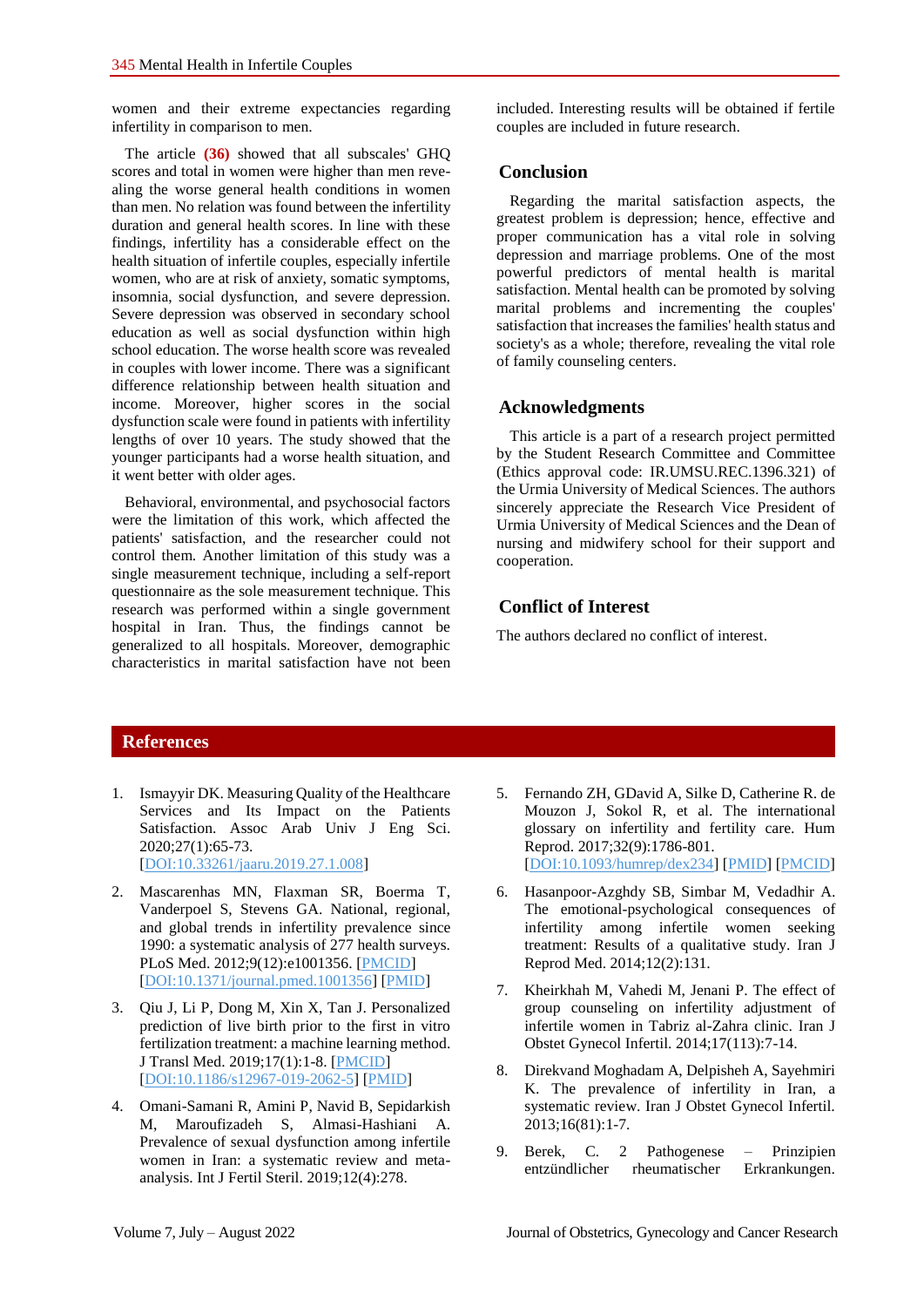Pathologie des Bewegungsapparates, edited by Veit K, Wolfgang R, Berlin, Boston: De Gruyter, 2012, pp. 15-28. [\[DOI:10.1515/9783110287011.15\]](https://doi.org/10.1515/9783110287011.15)

- 10. Shahabadi AZ, Montazeri M. A Survey of Factors Related to Marital Satisfaction among Married Women in Taft City, Iran. Soc Behav Res Health. 2019. [\[DOI:10.18502/sbrh.v3i1.1035\]](https://doi.org/10.18502/sbrh.v3i1.1035)
- 11. Iris A, Aydogan Kirmizi D, Taner CE. Effects of infertility and infertility duration on female sexual functions. Arch Gynecol Obstet. 2013;287(4):809- 12. [\[DOI:10.1007/s00404-012-2633-7\]](https://doi.org/10.1007/s00404-012-2633-7) [\[PMID\]](https://www.ncbi.nlm.nih.gov/pubmed/23179802)
- 12. Kalhor MM, Penjvini S, Olyaie N. Relationship between Religious Beliefs and Students' Mental Health. Bull Env Pharmacol Life Sci. 2014;3:133- 8.
- 13. Ameh VO, Dzikwi AA, Umoh JU. Assessment of knowledge, attitude and practice of dog owners to canine rabies in Wukari metropolis, Taraba State, Nigeria. Glob J Health Sci. 2014;6(5):226-40. [\[DOI:10.5539/gjhs.v6n5p226\]](https://doi.org/10.5539/gjhs.v6n5p226) [\[PMID\]](https://www.ncbi.nlm.nih.gov/pubmed/25168987) [\[PMCID\]](http://www.ncbi.nlm.nih.gov/pmc/articles/PMC4825497)
- 14. Passet-Wittig J, Greil AL. Factors associated with medical help-seeking for infertility in developed countries: A narrative review of recent literature. Soc Sci Med. 2021;277:113782. [\[DOI:10.1016/j.socscimed.2021.113782\]](https://doi.org/10.1016/j.socscimed.2021.113782) [\[PMID\]](https://www.ncbi.nlm.nih.gov/pubmed/33895708)
- 15. Greil AL, Slauson-Blevins K, McQuillan J, Lowry MH, Burch AR, Shreffler KM. Relationship satisfaction among infertile couples: implications of gender and self-identification. J Fam Issues. 2018;39(5):1304-25. [\[DOI:10.1177/0192513X17699027\]](https://doi.org/10.1177/0192513X17699027)
- 16. Ramezani M, Ashtiyani S, Shamsi M, Taheri S. The opinion and views of Rhaze, s, Avicenna, s and Jorjani, s views on fertility and infertility. Complement Med J. 2013;3(2):504-15.
- 17. Sommer IE, Tiihonen J, van Mourik A, Tanskanen A, Taipale H. The clinical course of schizophrenia in women and men-a nation-wide cohort study. NPJ Schizophr. 2020;6(1):1-7. [\[PMCID\]](http://www.ncbi.nlm.nih.gov/pmc/articles/PMC7195359) [\[DOI:10.1038/s41537-020-0102-z\]](https://doi.org/10.1038/s41537-020-0102-z) [\[PMID\]](https://www.ncbi.nlm.nih.gov/pubmed/32358572)
- 18. Rostami A, Ghazinour M, Nygren L, Richter J. Marital satisfaction with a special focus on gender differences in medical staff in Tehran, Iran. J Fam Issues. 2014;35(14):1940-58. [\[DOI:10.1177/0192513X13483292\]](https://doi.org/10.1177/0192513X13483292)
- 19. Rasolabadi M, Khaledi S, Khayati F, Kalhor MM, Penjvini S, Gharib A. Scientific Production of Medical Universities in the West of Iran: a Scientometric Analysis. Acta Inform Med. 2015;23(4):206-9. [\[PMCID\]](http://www.ncbi.nlm.nih.gov/pmc/articles/PMC4584087) [\[DOI:10.5455/aim.2015.23.206-209\]](https://doi.org/10.5455/aim.2015.23.206-209) [\[PMID\]](https://www.ncbi.nlm.nih.gov/pubmed/26483592)
- 20. Khanabadi M, Yassini-Ardekani SM, Farahbakhsh K, Esmaeli M. Dimensions of Sex-Related Excellent Marital Quality Among Infertile

Couples: A Qualitative Study. J Kermanshah Univ Med Sci. 2018;22(3). [\[DOI:10.5812/jkums.81611\]](https://doi.org/10.5812/jkums.81611)

- 21. Ziaee T, Jannati Y, Mobasheri E, Taghavi T, Abdollahi H, Modanloo M, et al. The relationship between marital and sexual satisfaction among married women employees at Golestan University of Medical Sciences, Iran. Iran J Psychiatry Behav Sci. 2014;8(2):44.
- 22. Canel AN. The Development of the Marital Satisfaction Scale (MSS). Educ Sci Theory Pract. 2013;13(1):97-117.
- 23. Farajipak M, Khojastehmehr R, Omidian M. The comparison of Marital Satisfaction in Employed and Non-Employed Women: A Meta-Analysis. Women Stud Sociol Psychol. 2020;18(1):201-48.
- 24. Gharraee B, Zahedi Tajrishi K, Sheybani F, Tahmasbi N, Mirzaei M, Farahani H, et al. Prevalence of major depressive disorder in the general population of Iran: A systematic review and meta-analysis. Med J Islam Repub Iran. 2019;33:151. [\[DOI:10.47176/mjiri.33.151\]](https://doi.org/10.47176/mjiri.33.151) [\[PMID\]](https://www.ncbi.nlm.nih.gov/pubmed/32280657) [\[PMCID\]](http://www.ncbi.nlm.nih.gov/pmc/articles/PMC7137832)
- 25. Ahmadi SM, Shahverdi J, Rezaei M, Bakhtiari M, Sadeghi K, Veisy F, et al. The Effect of Behavioral Couple Therapy on the Improvement of Mental Health and Reduction of Marital Conflict in Infertile Couples in Kermanshah: A Randomized Controlled Trial (RCT). J Reprod Infertil. 2019;20(1):16-23.
- 26. McBain TD, Reeves P. Women's experience of infertility and disenfranchised grief. Fam J. 2019;27(2):156-66. [\[DOI:10.1177/1066480719833418\]](https://doi.org/10.1177/1066480719833418)
- 27. Zare Z, Golmakani N, Amirian M, Mazloum SR, Laal Ahangar M. Comparison of marital satisfaction in fertile and infertile couples and its relationship with sexual problems. Iran J Obstet Gynecol Infertil. 2015;18(143):1-10.
- 28. Onat G, Beji NK. Marital relationship and quality of life among couples with infertility. Sex Disabil. 2012;30(1):39-52. [\[DOI:10.1007/s11195-011-](https://doi.org/10.1007/s11195-011-9233-5) [9233-5\]](https://doi.org/10.1007/s11195-011-9233-5)
- 29. Amiri M, Khosravi A, Chaman R, Vahedi H, Sadeqi Z. Sexual satisfaction and influencing factors in women with fertility problems. Sex Disabil. 2016;34(3):341-8. [\[DOI:10.1007/s11195-](https://doi.org/10.1007/s11195-016-9443-y) [016-9443-y\]](https://doi.org/10.1007/s11195-016-9443-y)
- 30. Tao P, Coates R, Maycock B. Investigating marital relationship in infertility: a systematic review of quantitative studies. J Reprod Infertil. 2012;13(2):71.
- 31. Zayed AA, El-Hadidy MA. Sexual satisfaction and self-esteem in women with primary infertility.